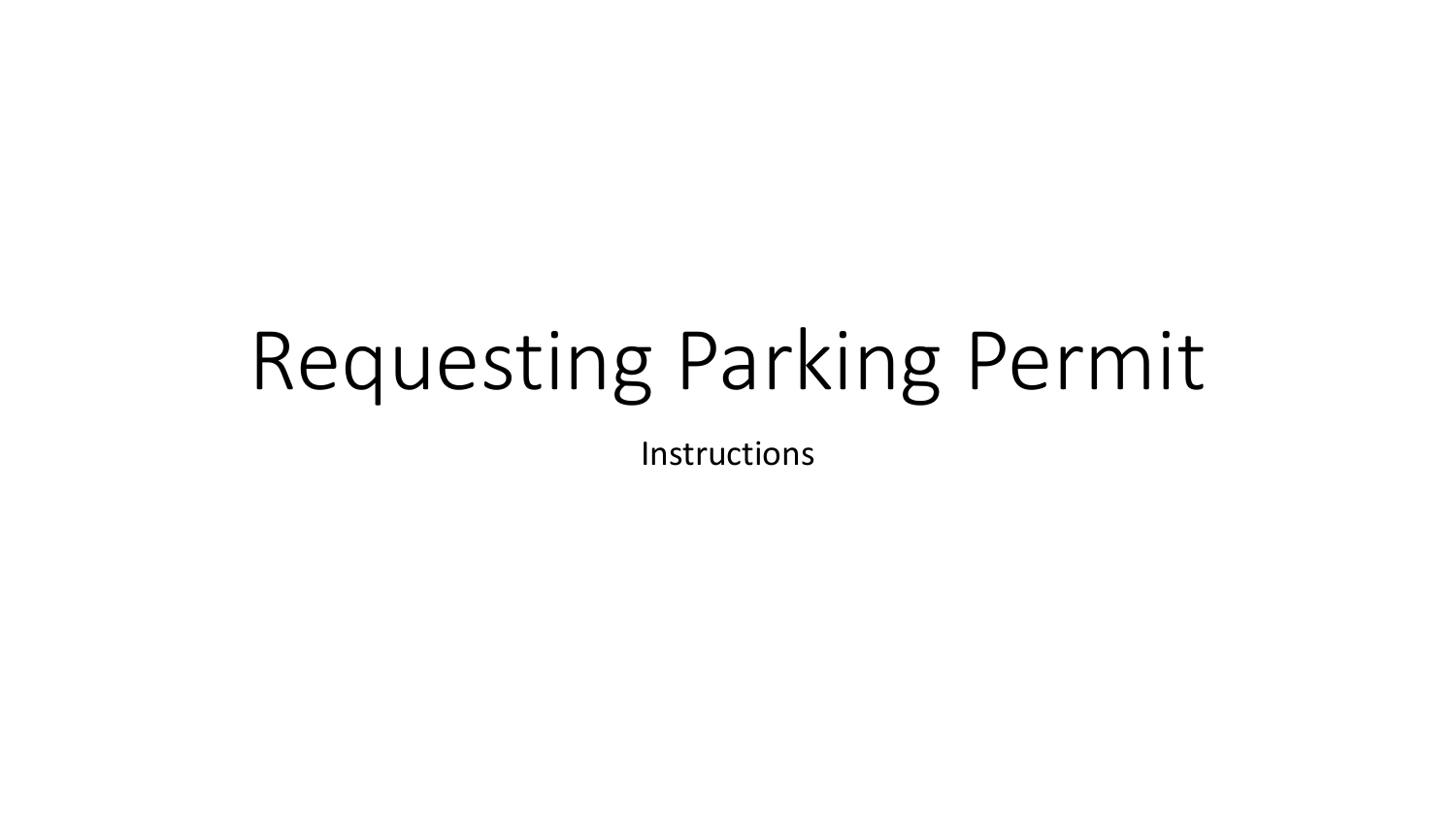### Parking Self Service

#### Visit the [www.stclaircollege.ca/parking](http://www.stclaircollege.ca/parking) web site

#### Select "Parking Self Service"

St. Clair College South and Chatham campuses are paid parking facilities.

Anyone parking a vehicle on St. Clair College property must pay through the purchase of a Pay Station Permit from a Pay Station, or through the purchase of a Parking Permit from the Parking Department.

St. Clair College issues parking tickets, immobilizes and tows for violations to the parking policies.

#### **Parking is enforced:**

| <b>South Campus</b>                                 | <b>Chatham Campus</b>                        | <b>Parking Ticket Payments</b> |  |  |
|-----------------------------------------------------|----------------------------------------------|--------------------------------|--|--|
|                                                     |                                              | <b>Parking Ticket Appeals</b>  |  |  |
| Monday through Thursday 8:00 a.m. to 10:00 p.m. and | Monday through Friday 8:00 a.m. to 4:00 p.m. |                                |  |  |



**Parking Self Service**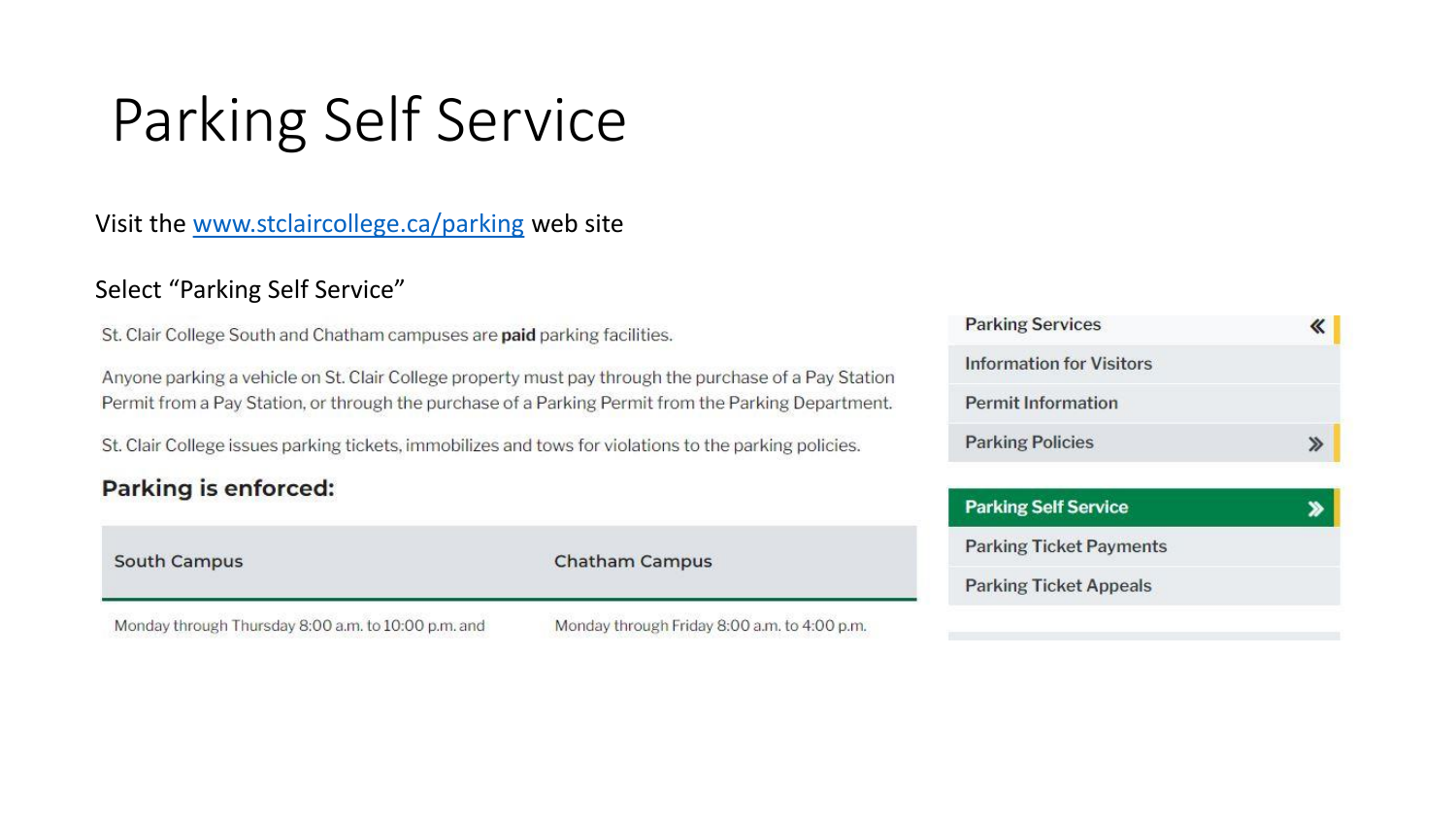### Login

Select "Login"



#### **Parking Information**

 $\mathcal{C}_\mathcal{C}$ 

 $\mathbf{r}$ 

#### **Parking Permit Release**

General Parking Permits for the Winter Semester will be released on December 13 2021 Permits for the Downtown Garage and Residence Lots will be released on January 3 2022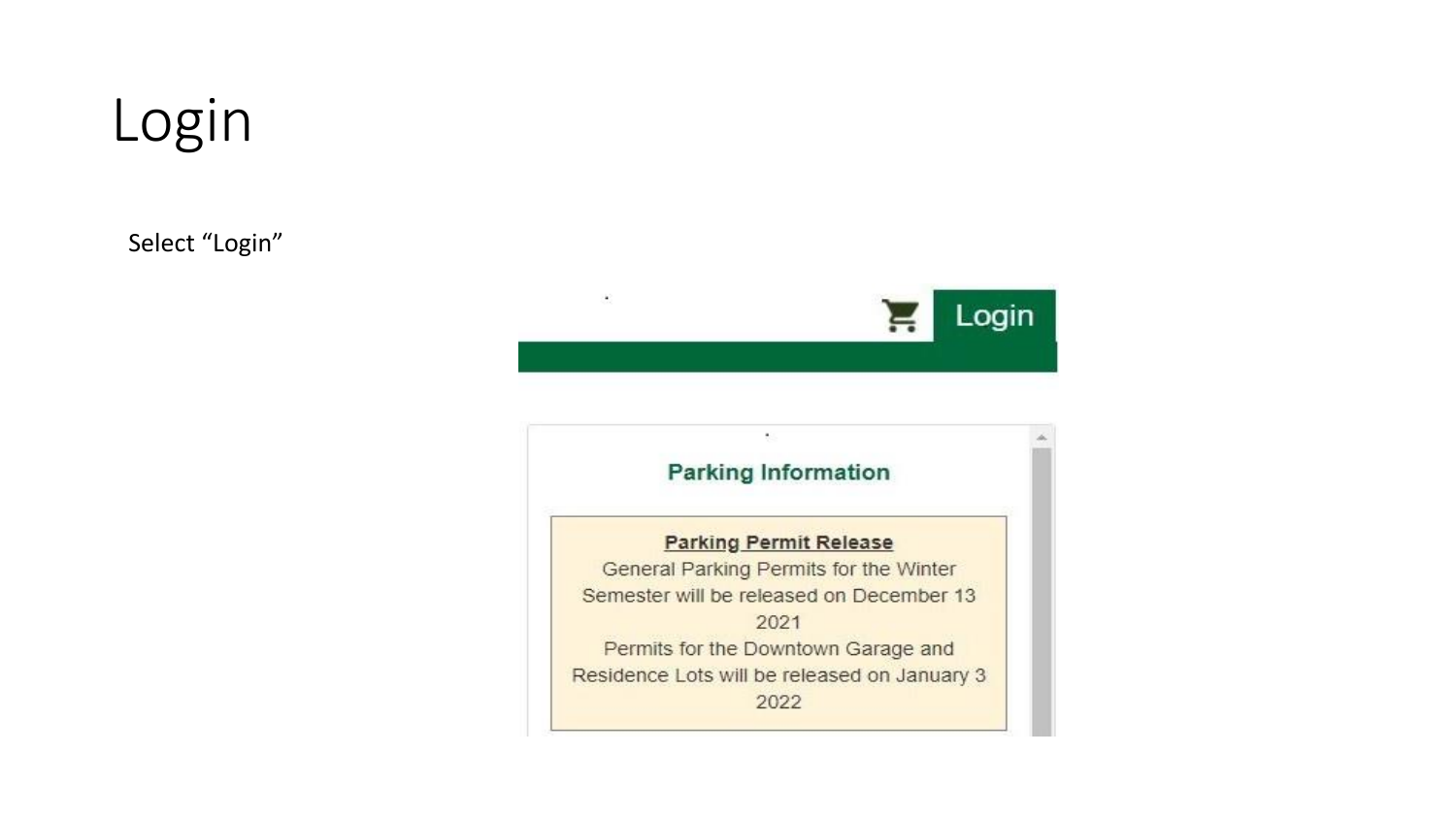### Select a Login Methos

Select "Login via Email"

Select a login method:

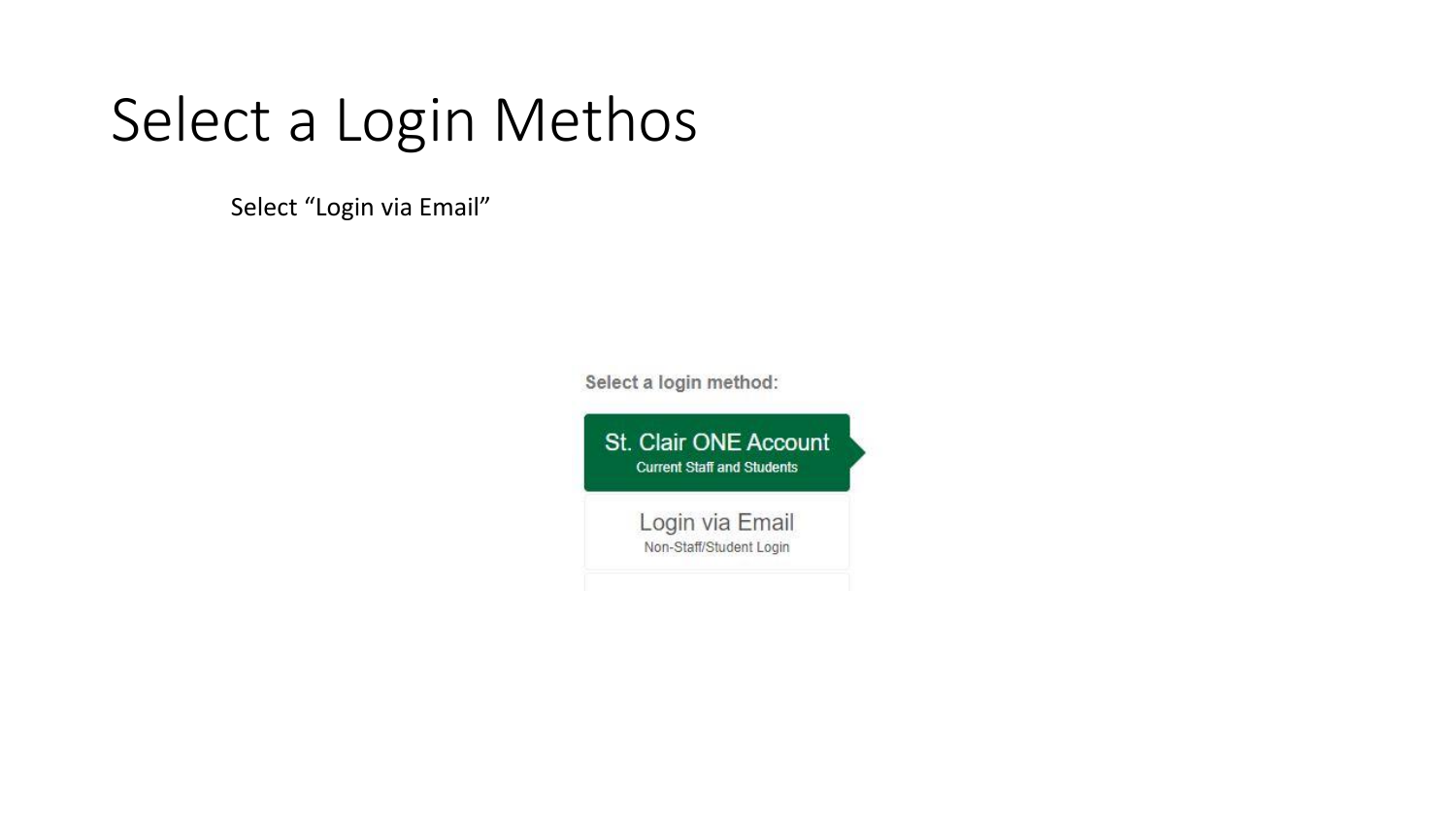#### Email Authentication

Select "Forgot Password". This will allow you to register as a user.

Email Authentication

Email Address\*

Password\*

Login

Forgot Password?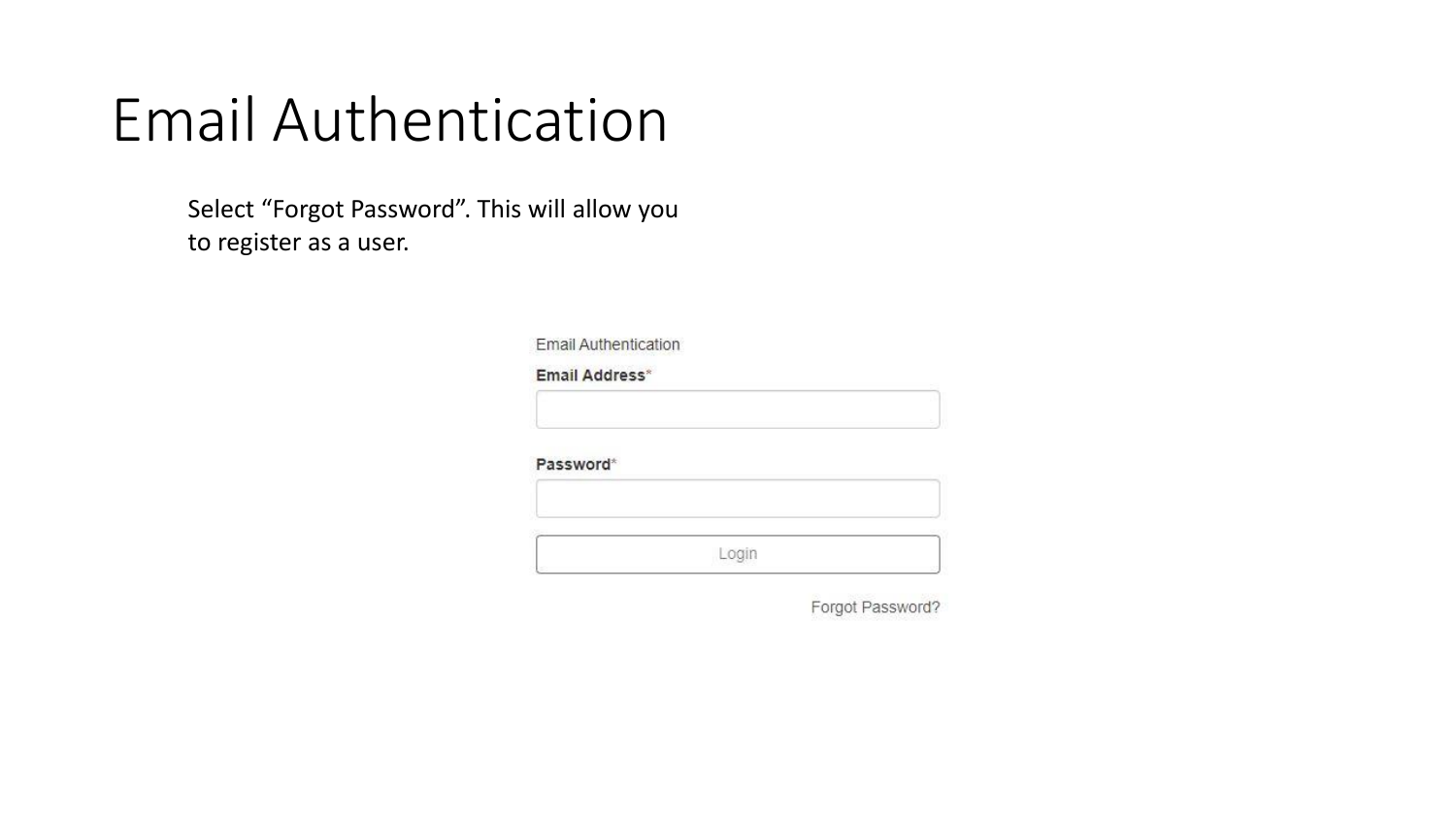#### Enter Email Address

Enter your email address.

Forgot password

 $\mathcal{H}$ 

Email Address\*

I have a password reset key

Reset password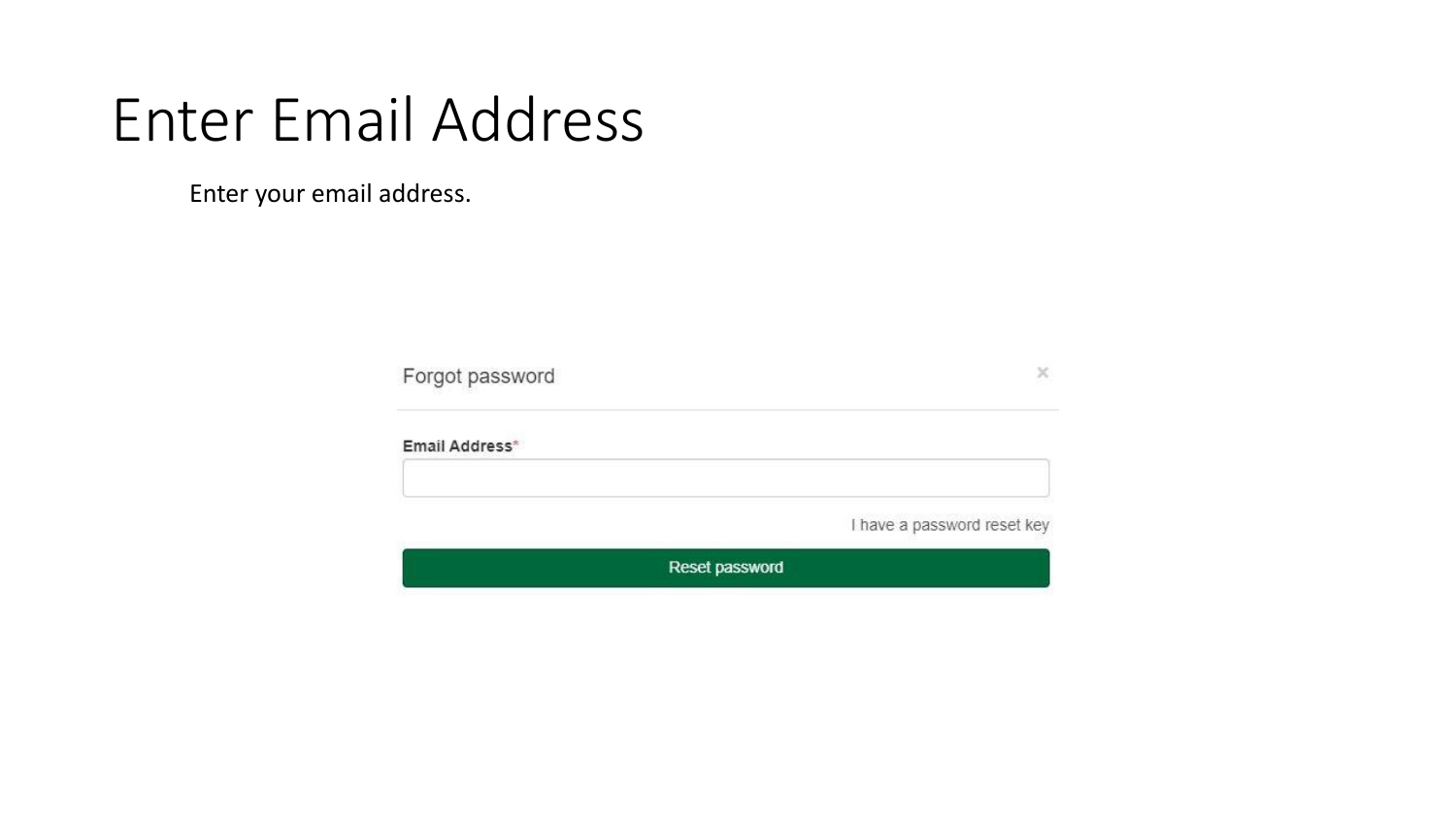### Set your Password

Enter your email address and a password (This is a password that you are creating) and will be used each time you log into the Parking Services.

Select "Login"

| <b>Email Authentication</b> |       |  |
|-----------------------------|-------|--|
| Email Address*              |       |  |
|                             |       |  |
|                             |       |  |
|                             |       |  |
|                             |       |  |
|                             |       |  |
|                             |       |  |
| Password*                   | Login |  |

Forgot Password?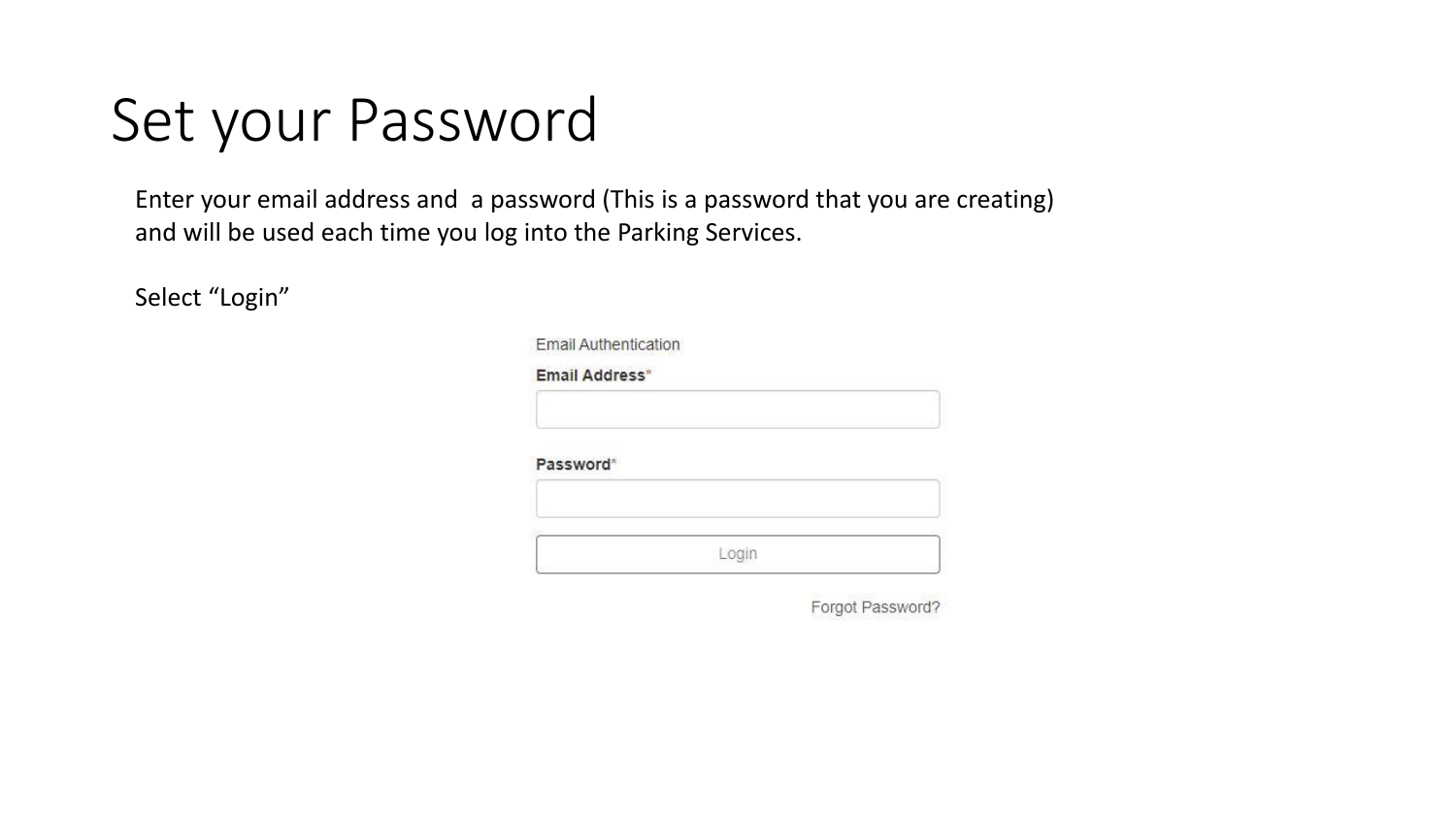### Get Your Parking Permit

Select "Get your Parking Permit"



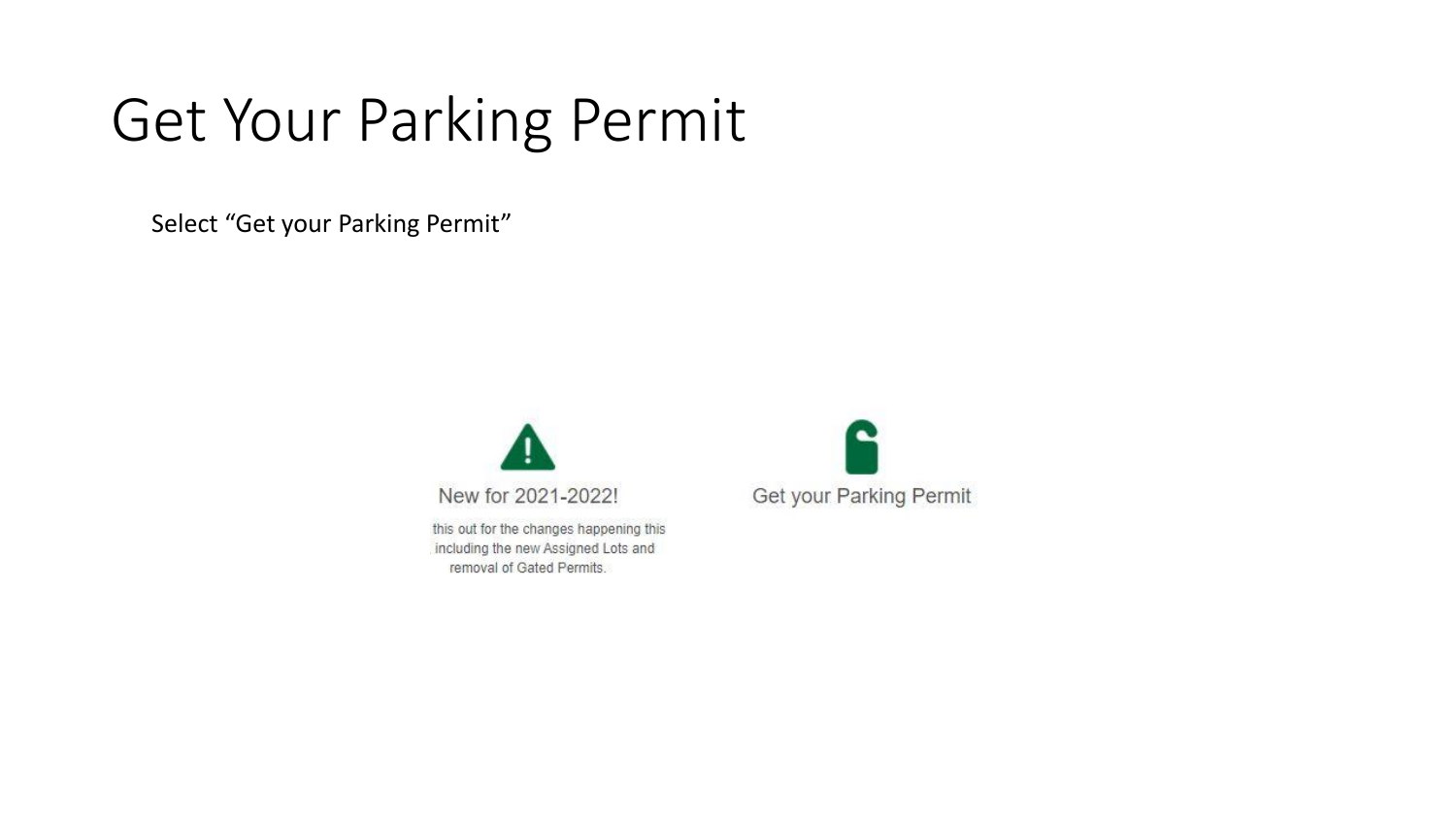### Read and Agree to Terms of Service

Select "I agree with the terms of service

Welcome to St. Clair College Parking Services

#### AGREEMENT TO PARKING CONTRACT

By clicking the "I agree with the terms of service" button below, you are in agreement to the Parking Services Terms of Service which can be viewed by clicking this link: Parking Services Terms of Service keep in mind, you are bound to these terms of service regardless if they are read or not.

#### DELIVERY OF ONLINE PERMITS

All permits must be picked up in person at the Parking Office at the Campus chosen upon checkout. You will be required to provide Government Issued Identification, such as a driver's license, to pickup the permit - someone else cannot pickup your permit. Permits are held for 30 days, if they are not picked up within that time, they will be reissued to another individual. Expired permits are destroyed.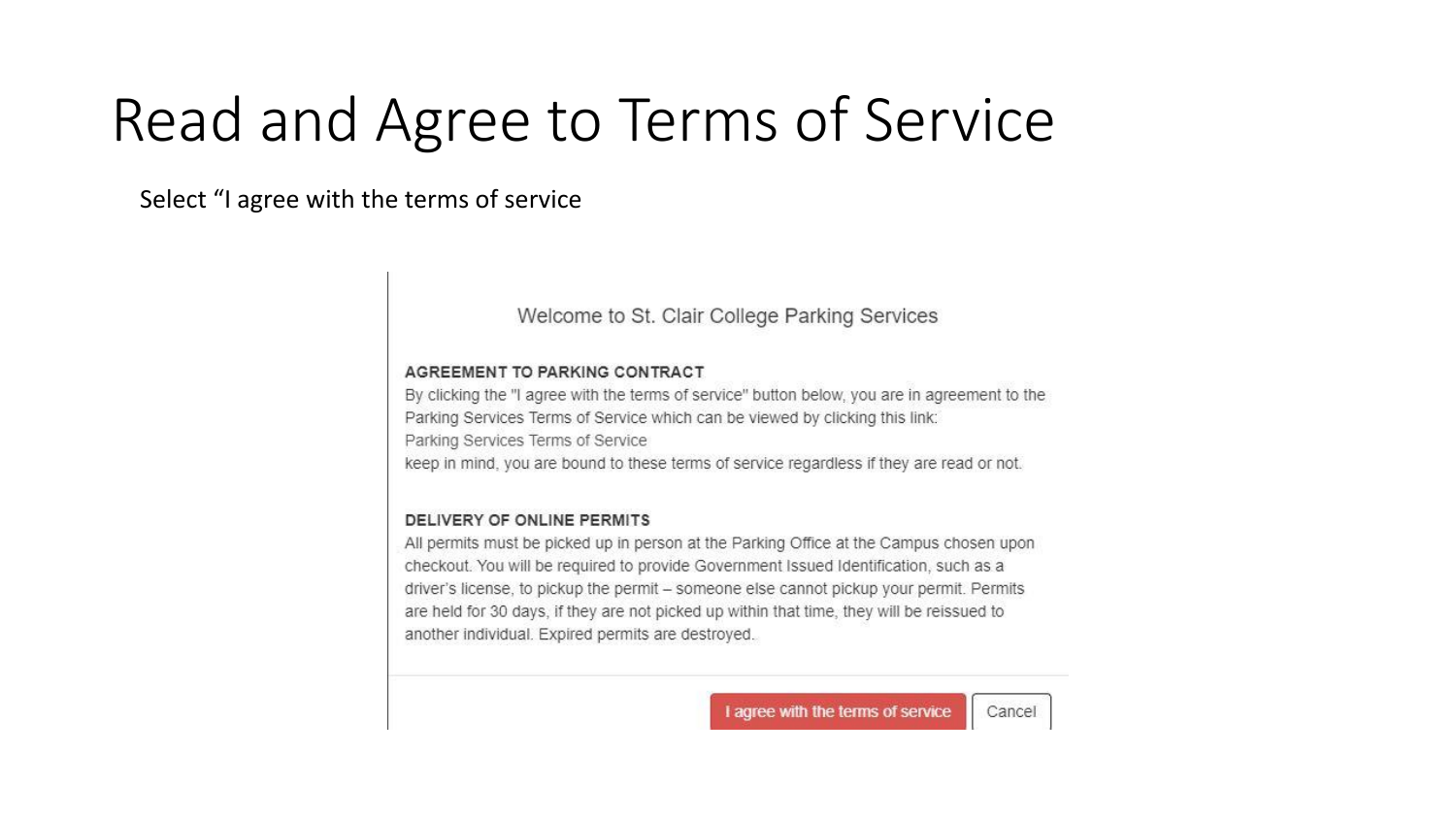#### Permit Category

Select "Retiree Parking Permits

#### **Permit Category**

2021-2022 CHATHAM CAMPUS PERMITS

2021-2022 DOWNTOWN GARAGE PERMITS AND ACCESS CARDS

2021-2022 GENERAL PERMITS (ASSIGNED LOT)

2021-2022 GENERAL PERMITS (WINDSOR ONLY)

2021-2022 NIGHT PERMITS

2021-2022 WEEKLY PARKING PERMITS

**RETIREE PARKING PERMITS**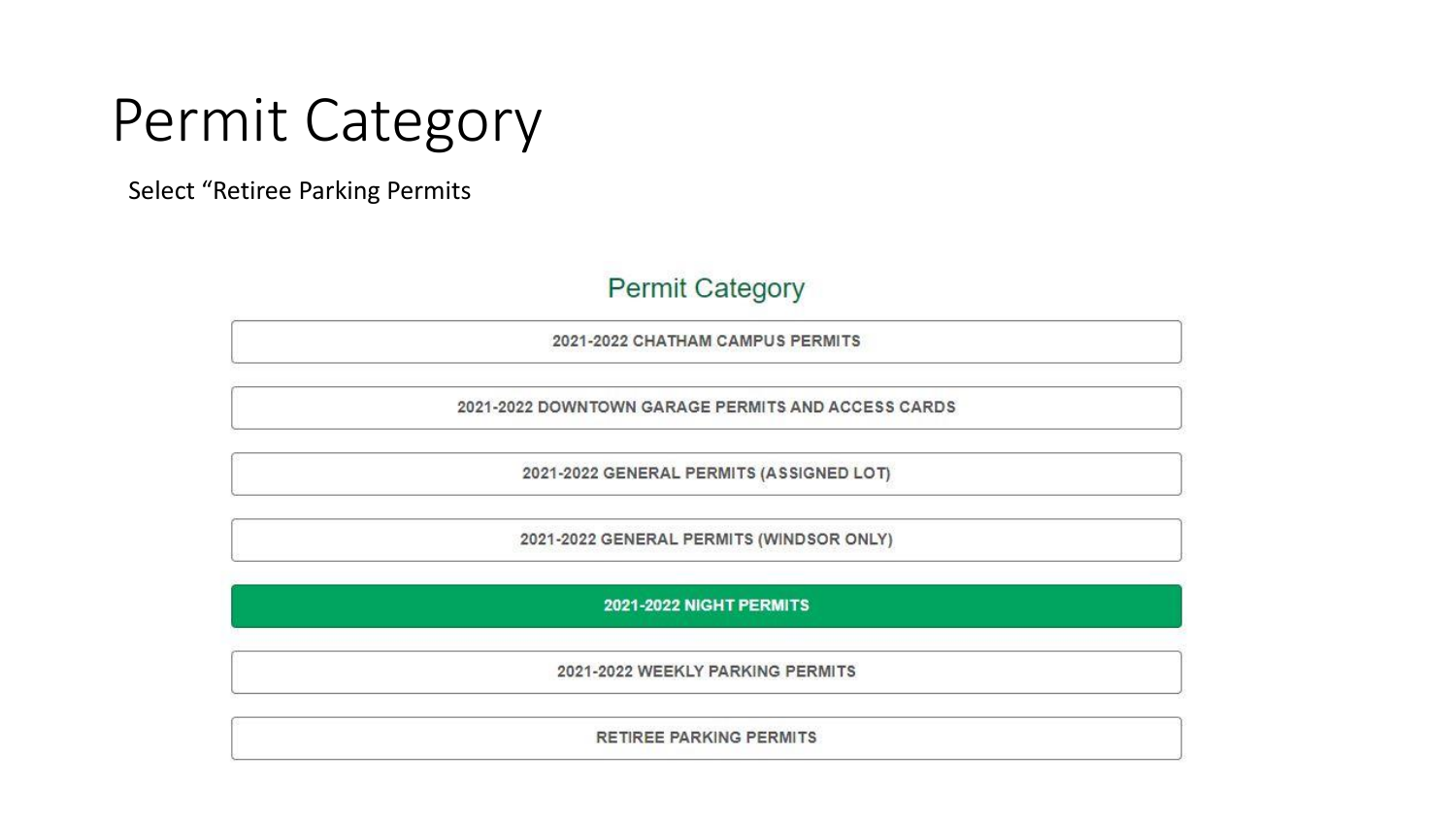### Permit Type

Select the permit type "2020-2022 Retiree Parking Permit"

Permit Category

**RETIREE PARKING PERMITS** 

Please Select a Permit Type

2020-2022 RETIREE PARKING PERMIT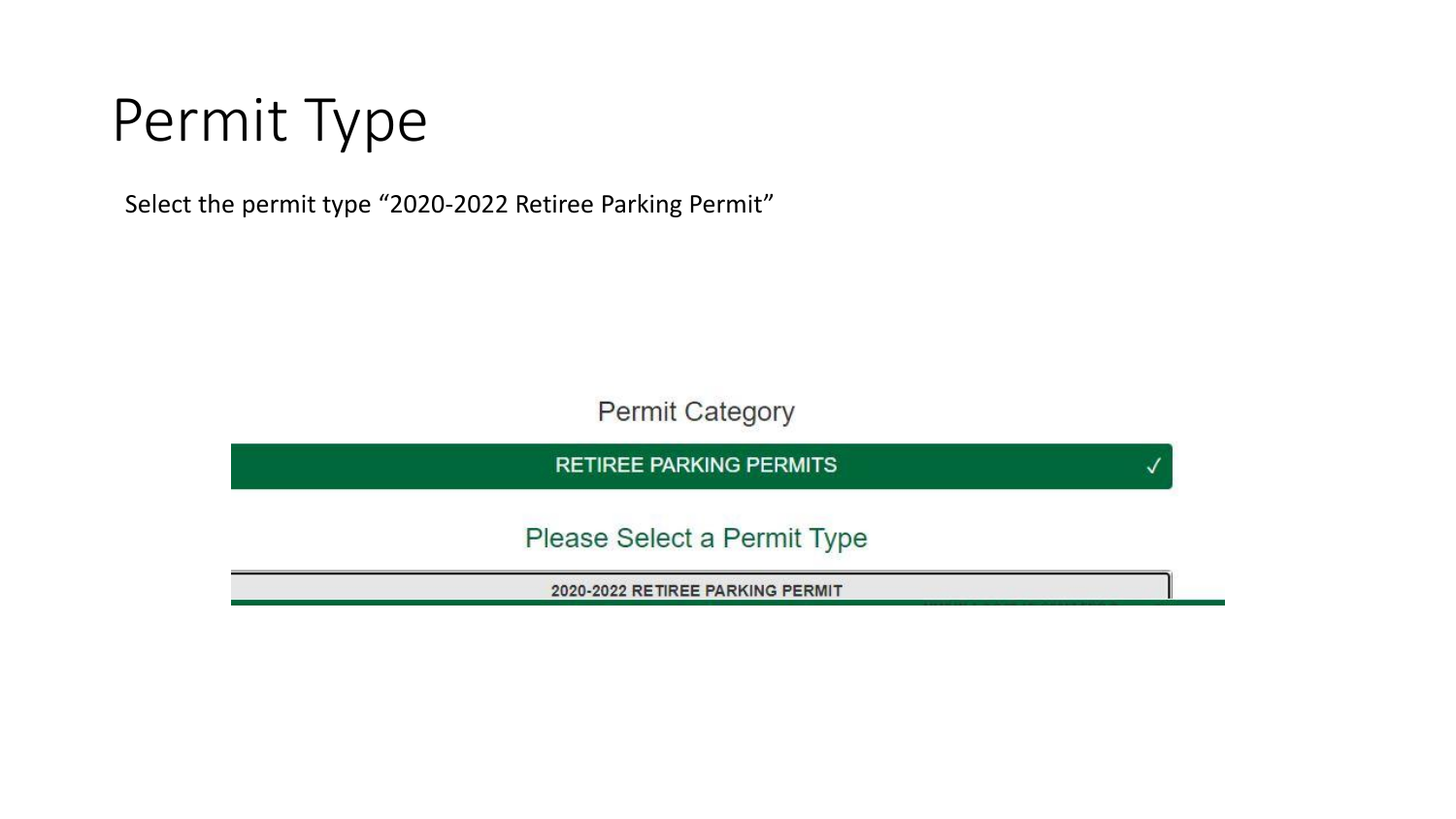## Registering your Vehicle(s)

Enter the data pertaining to your vehicle into the boxes below . Select "Add" when completed

Note: Three vehicles can be added that will be registered with the assigned

| License Plate May Only Include Alpha-Numeric Characters. No Spaces, No Dashes, Letter O, or Special<br>Characters.<br>tate/Prov.*<br>late Type*<br>Year® | $\checkmark$<br>$\checkmark$ |
|----------------------------------------------------------------------------------------------------------------------------------------------------------|------------------------------|
|                                                                                                                                                          |                              |
|                                                                                                                                                          |                              |
|                                                                                                                                                          |                              |
|                                                                                                                                                          |                              |
| Make*                                                                                                                                                    | $\checkmark$                 |
| Model*                                                                                                                                                   | $\checkmark$                 |
| Color*                                                                                                                                                   | $\checkmark$                 |
| ody Type*                                                                                                                                                | $\checkmark$                 |
|                                                                                                                                                          | Add                          |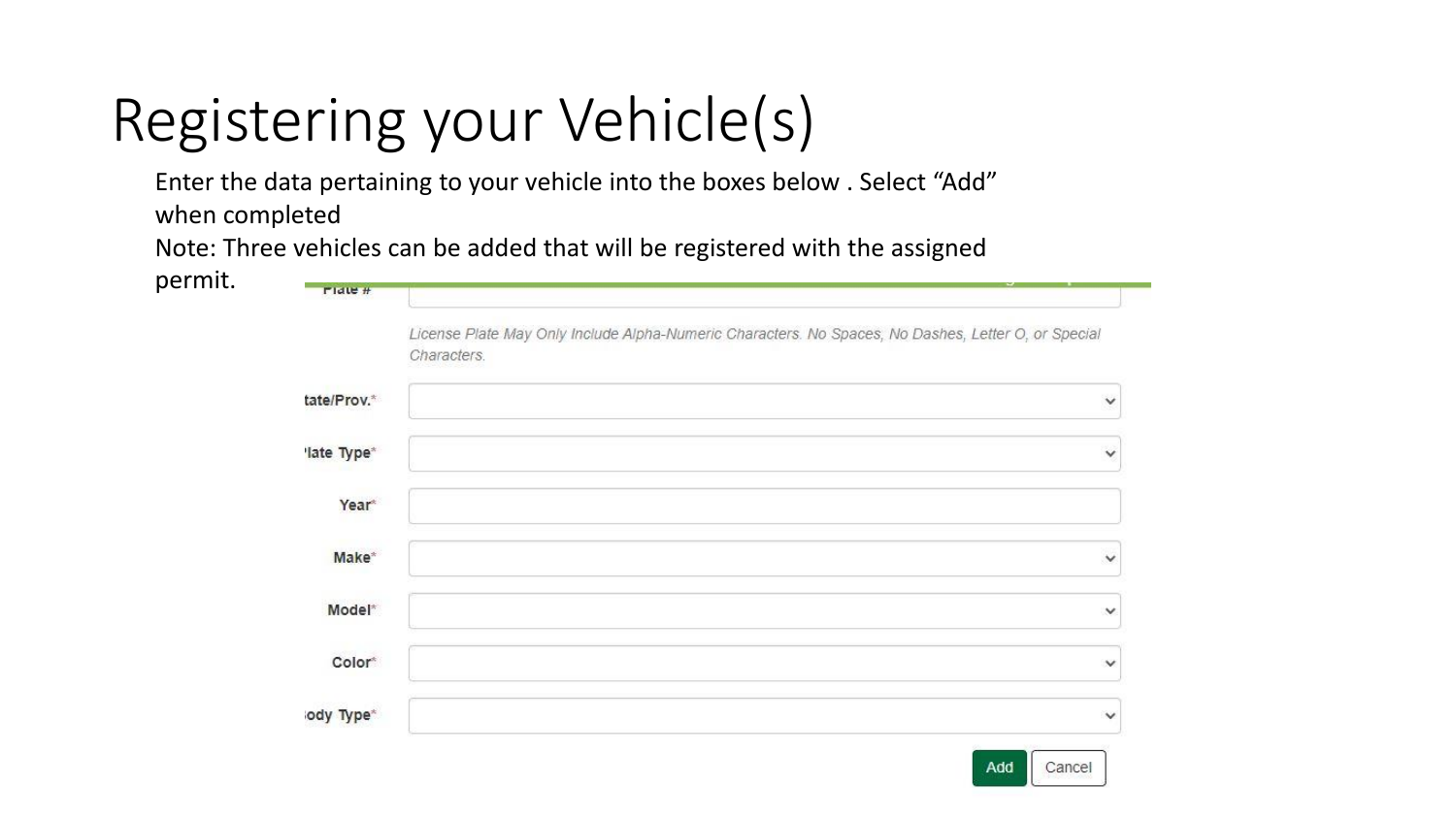### Confirming Vehicle(s) Registration

- On completion of adding up to 3 vehicles
- Select Confirm

You will be also prompted as to where you wish to pick up the permit and the name of the person who will be picking up the permit.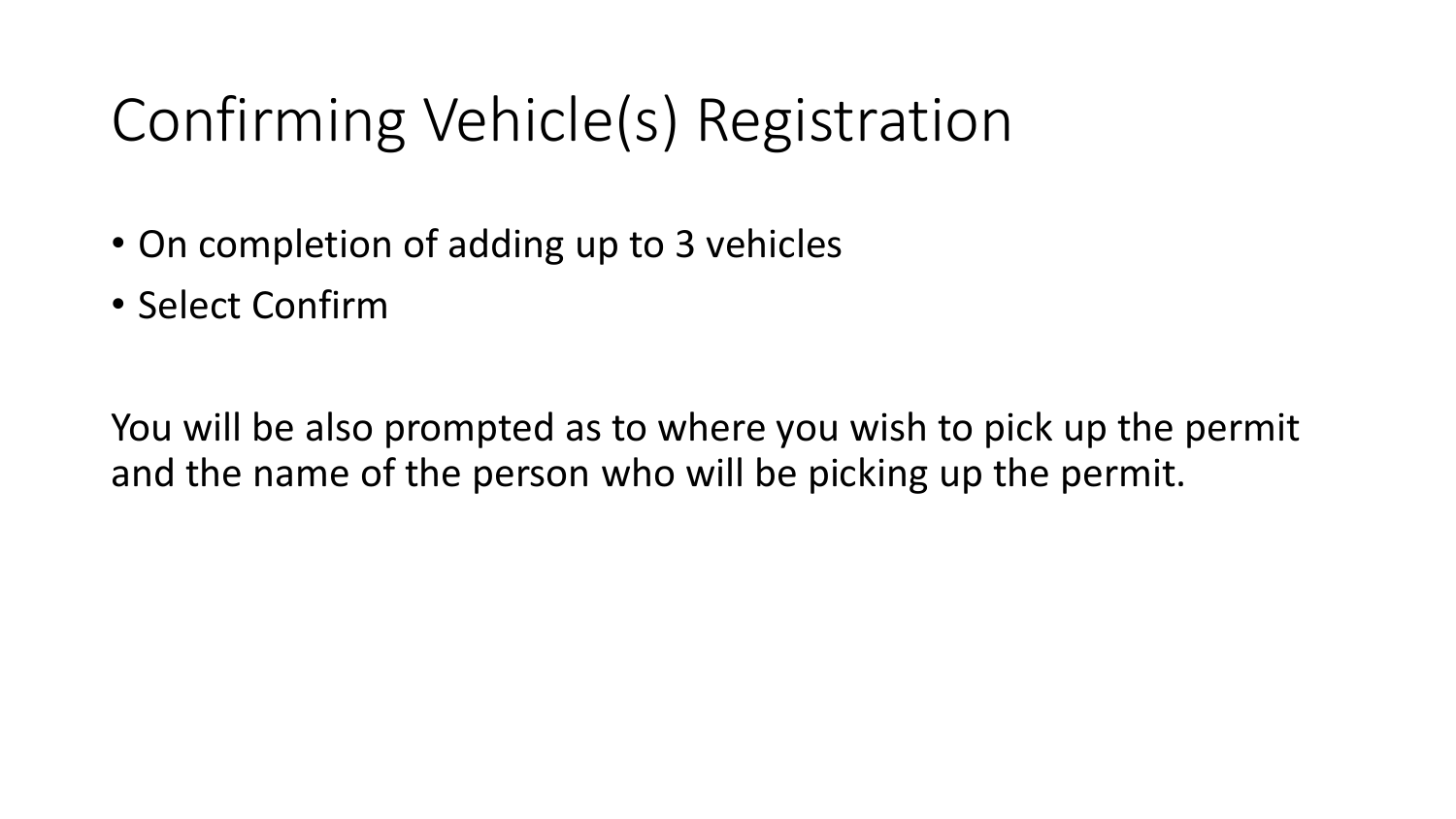### How do I know that the registration for the Permit went through Correctly? Cont'd.

In your Email Inbox you will receive 2 emails. First Email is acknowledging that a request to reset the password was initiated by you.

- There was recently a request to reset the password on your parking account. If you initiated this request, you can complete the password reset process by clicking the following link.If you did not create this request, you can ignore this message, and this request will expire in 48 hours.
- [https://stclair.aimsparking.com/login?cmd=reset\\_password&access\\_key=twzpgNffWK2+1SUSunZo/](https://stclair.aimsparking.com/login?cmd=reset_password&access_key=twzpgNffWK2+1SUSunZo/cl8FqB67aAeY4uu61kE) [cl8FqB67aAeY4uu61kE](https://stclair.aimsparking.com/login?cmd=reset_password&access_key=twzpgNffWK2+1SUSunZo/cl8FqB67aAeY4uu61kE)
- If the above link does not work for you, you can also go to https://stclair.aimsparking.com/, and then click on the "login" link in the top right of the page.From there you will need to click on the "I forgot my password" link, followed by the "I have a password reset key" link. When prompted, enter the following reset key: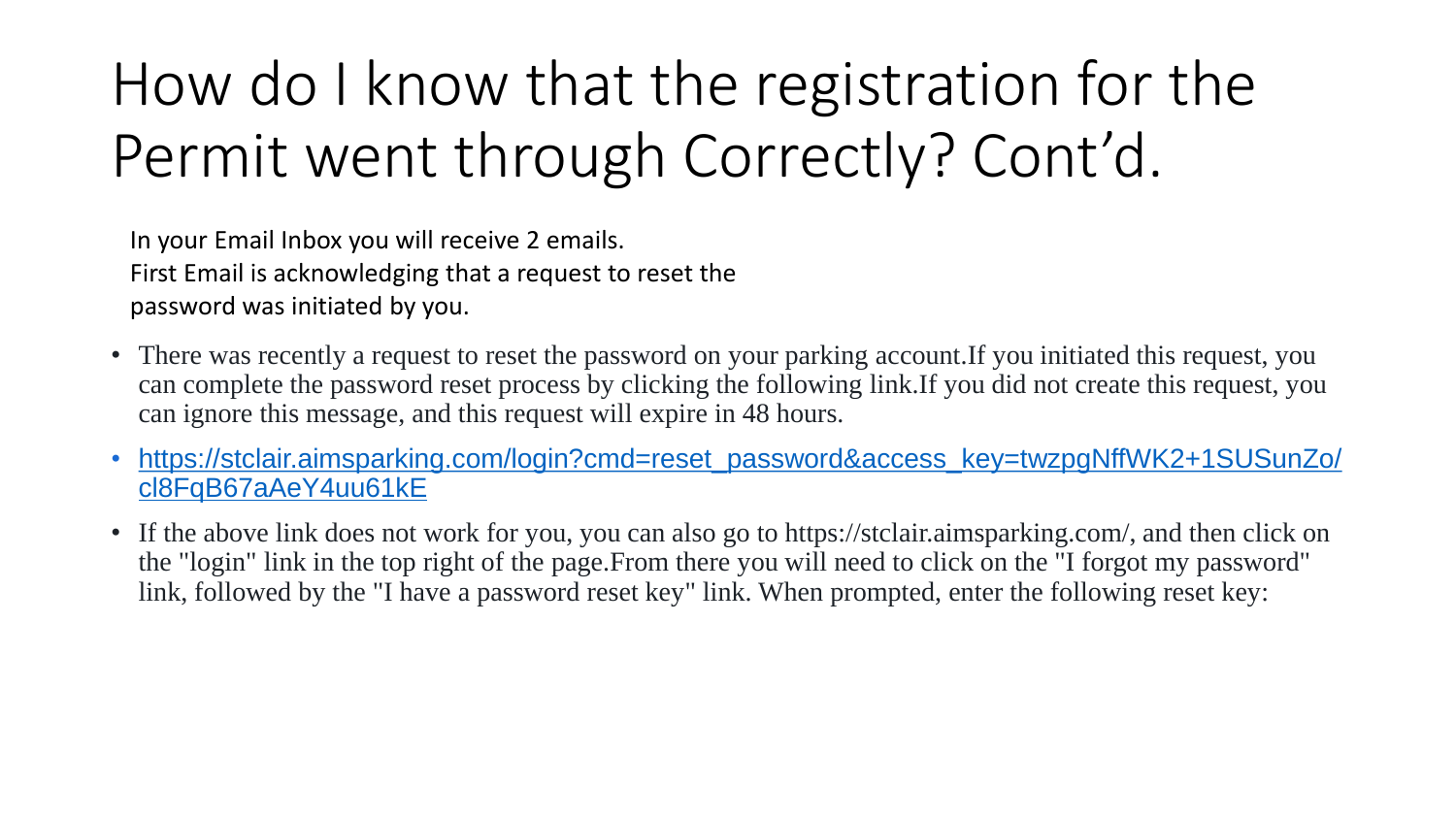#### How do I know that the registration for the Permit went through Correctly? Cont'd. **Pickup at South Campus after 3 business days**

The second email will include your "Official Receipt" The receipt will show a balance of zero" The SCC Parking Permit are a gratuity from the College.

| --- OFFICIAL RECEIPT ---                                              |  |  |  |                                                  |                                    |                    |          |  |  |        |
|-----------------------------------------------------------------------|--|--|--|--------------------------------------------------|------------------------------------|--------------------|----------|--|--|--------|
|                                                                       |  |  |  |                                                  |                                    |                    |          |  |  |        |
| Account #: 0000624                                                    |  |  |  |                                                  |                                    |                    |          |  |  |        |
| Receipt #: W21646U73000                                               |  |  |  |                                                  |                                    |                    |          |  |  |        |
|                                                                       |  |  |  |                                                  |                                    |                    |          |  |  |        |
|                                                                       |  |  |  |                                                  |                                    |                    |          |  |  |        |
| Printed On: 1/12/2022 12:01 PM                                        |  |  |  |                                                  |                                    |                    |          |  |  |        |
| Posted On: 1/12/2022 12:00:20 PM                                      |  |  |  |                                                  |                                    |                    |          |  |  |        |
| Transaction: 1/12/2022 12:00:31 PM                                    |  |  |  |                                                  |                                    |                    |          |  |  |        |
|                                                                       |  |  |  |                                                  |                                    |                    |          |  |  |        |
| <b>Items Paid:</b>                                                    |  |  |  |                                                  |                                    |                    |          |  |  |        |
| Other Payment (via Internet):                                         |  |  |  |                                                  |                                    |                    |          |  |  |        |
|                                                                       |  |  |  |                                                  |                                    |                    |          |  |  |        |
|                                                                       |  |  |  |                                                  |                                    |                    |          |  |  |        |
| Permit:                                                               |  |  |  | 2020-2022 RETIREE PARKING PERMIT                 |                                    |                    |          |  |  | \$0.00 |
|                                                                       |  |  |  | <b>Active Date:</b>                              |                                    |                    |          |  |  |        |
|                                                                       |  |  |  |                                                  |                                    | Wednesday, January |          |  |  |        |
|                                                                       |  |  |  |                                                  |                                    |                    | 12, 2022 |  |  |        |
|                                                                       |  |  |  |                                                  | Expiration Date Saturday, December |                    |          |  |  |        |
|                                                                       |  |  |  |                                                  |                                    |                    | 31, 2022 |  |  |        |
|                                                                       |  |  |  |                                                  |                                    |                    |          |  |  |        |
|                                                                       |  |  |  | Pickup at South Campus after 3 busin<br>ess days |                                    |                    |          |  |  |        |
|                                                                       |  |  |  |                                                  |                                    |                    |          |  |  |        |
| To view your permit details, including registered vehicles, visit the |  |  |  |                                                  |                                    |                    |          |  |  |        |